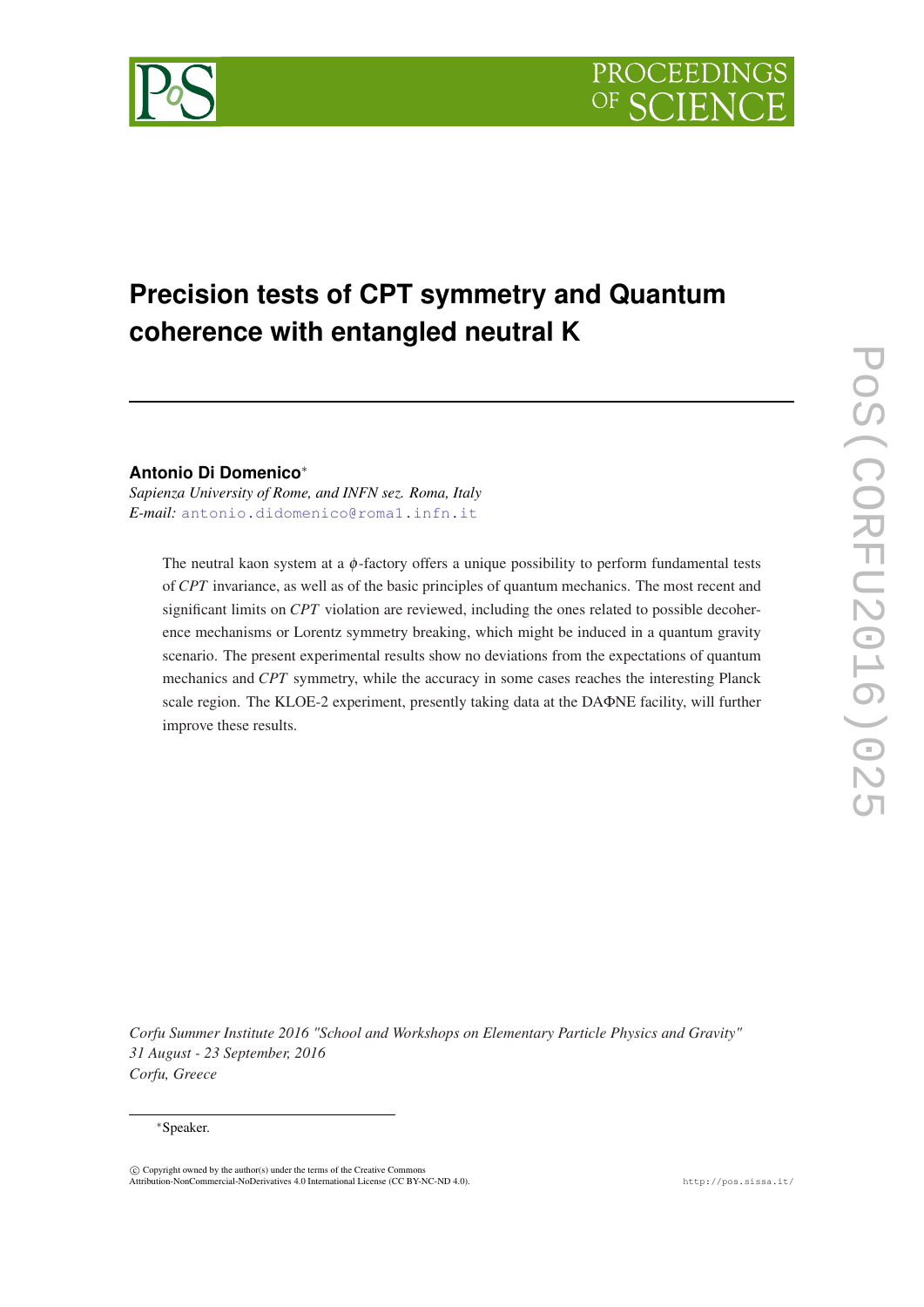# <span id="page-1-0"></span>1. Introduction

The three discrete symmetries of quantum mechanics, *C* (charge conjugation), *P* (parity), and *T* (time reversal) are known to be violated in nature, both singly and in any bilinear combination. Only the combination of the three  $-$  *CPT* (in any order) — appears to be an exact symmetry of nature.

A rigorous proof of the*CPT* theorem can be found in Refs [\[1,](#page-8-0) [2,](#page-8-0) [3](#page-8-0), [4](#page-8-0)]; it ensures that exact*CPT* invariance holds for any quantum field theory assuming (1) Lorentz invariance, (2) Locality, and (3) Unitarity (i.e. conservation of probability). Testing the validity of *CPT* invariance therefore probes the most fundamental assumptions of our present understanding of particles and their interactions, thus strongly motivating both theoretical and experimental investigations on this subject.

The neutral kaon doublet is one of the most intriguing systems in nature. During its time evolution a neutral kaon oscillates between its particle and antiparticle states with a beat frequency  $\Delta m \approx 5.3 \times 10^9 \text{ s}^{-1}$ , where  $\Delta m$  is the small mass difference between the exponentially decaying states K<sub>L</sub> and K<sub>S</sub>. The fortunate coincidence that  $\Delta m$  is about half the decay width of K<sub>S</sub> makes it possible to observe a variety of intricate interference phenomena in the production and decay of neutral kaons. In turn, such observations enable us to test quantum mechanics, the interplay of different conservation laws and the validity of various symmetry principles. In particular the extreme sensitivity of the neutral kaon system to a variety of *CPT*-violating effects makes it one of the best candidates for an accurate experimental test of this symmetry [\[5\]](#page-8-0). As a figure of merit, the fractional mass difference  $(m_{K^0} - m_{\bar{K}^0})/m_{K^0}$  can be considered: it can be measured at the level of  $\mathcal{O}(10^{-18})$  for neutral kaons, while, for comparison, a limit of  $\mathcal{O}(10^{-14})$  can be reached on the corresponding quantity for the B<sup>0</sup> –  $\bar{B}^0$  system, and only of  $\mathcal{O}(10^{-8})$  for proton-antiproton [[6](#page-8-0)].

# 2. CPT test from unitarity

The real part of the complex parameter  $\delta$ , describing *CPT* violation in K<sup>0</sup> –  $\bar{K}^0$  mixing, has been measured by the CPLEAR collaboration studying the time behaviour of semileptonic decays from initially tagged  $K^0$  and  $\bar{K}^0$  mesons [\[7\]](#page-8-0):

$$
\Re \delta = (0.30 \pm 0.33_{\text{stat}} \pm 0.06_{\text{syst}}) \times 10^{-3} \,. \tag{2.1}
$$

One of the most precise and significant tests of the *CPT* symmetry comes from the unitarity relation, originally derived by Bell and Steinberger [[8](#page-8-0)]:

$$
\left(\frac{\Gamma_S + \Gamma_L}{\Gamma_S - \Gamma_L} + i \tan \phi_{SW}\right) \left[\frac{\Re \varepsilon}{1 + |\varepsilon|^2} - i \Im \delta\right]
$$
  
= 
$$
\frac{1}{\Gamma_S - \Gamma_L} \sum_f A^*(K_S \to f) A(K_L \to f)
$$
  
\equiv 
$$
\sum_f \alpha_f,
$$
 (2.2)

where  $\varepsilon$  is the usual complex parameter describing *CP* violation in  $K^0 - \bar{K}^0$  mixing;  $\Gamma_S$  and  $\Gamma_L$ are the widths of the physical states K<sub>S</sub> and K<sub>L</sub>;  $\phi_{SW}$  is the superweak phase;  $A(K_i \rightarrow f)$  is the decay amplitude of the state  $K_i$  into final state  $f$ , and the sum runs over all possible final states.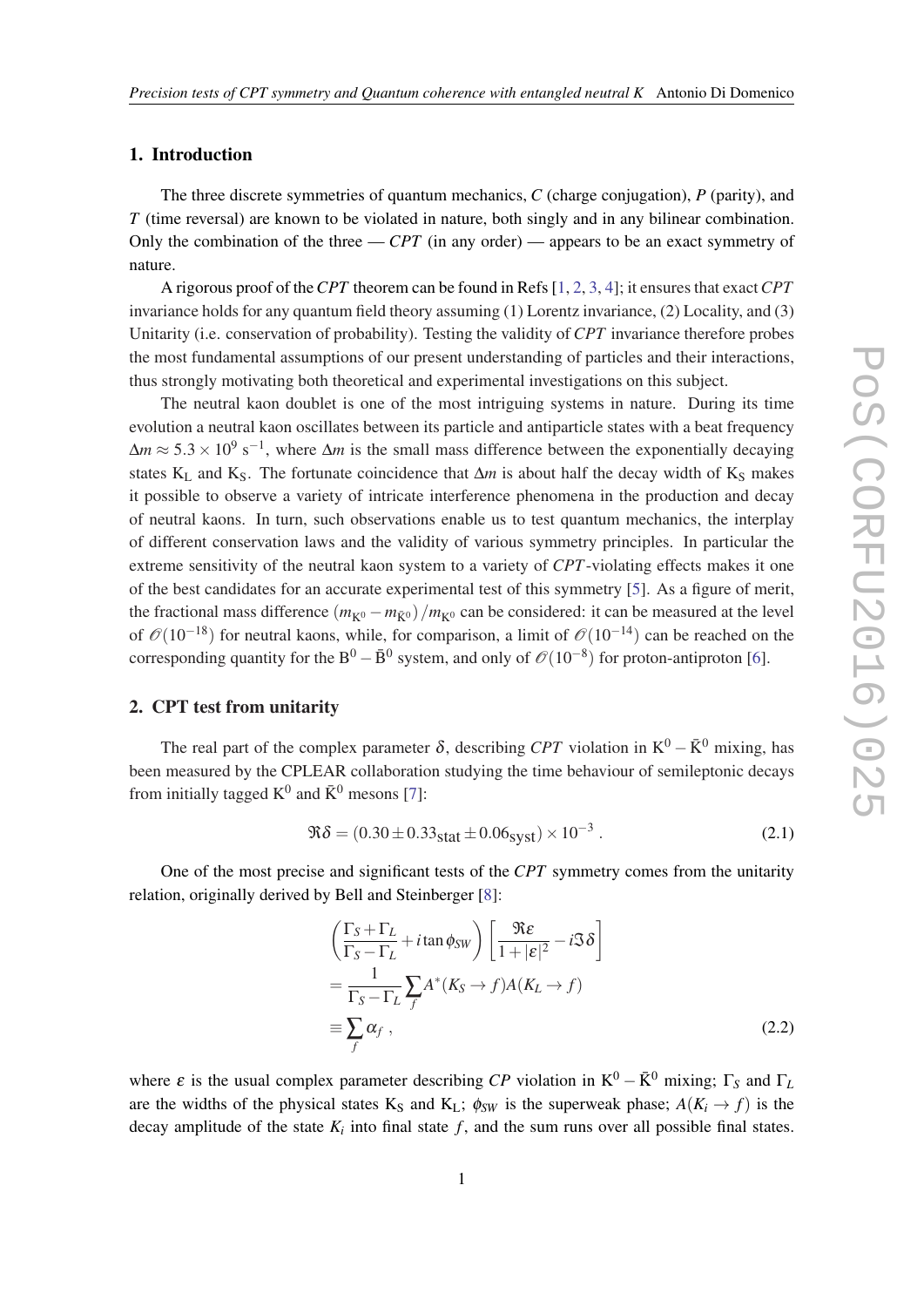<span id="page-2-0"></span>The above relationship can be used to bound the parameter  $\Im \delta$ , after having provided all the  $\alpha$ <sup>*i*</sup> parameters,  $\Gamma_S$ ,  $\Gamma_L$ , and  $\phi_{SW}$  as inputs. Using several measurements from different experiments (KLOE, CPLEAR, NA48, KTEV etc.) the following result is obtained [[6](#page-8-0), [9\]](#page-8-0):

$$
\Im \delta = (-0.7 \pm 1.4) \times 10^{-5}, \qquad (2.3)
$$

which is the most stringent limit on  $\Im\delta$ . The main limiting factors of this result are the uncertainties on  $\pi\pi$  and semileptonic decay amplitudes.

The limits on  $\Im \delta$  and  $\Re \delta$  can be used to constrain the mass and width difference between K<sup>0</sup> and  $\bar{K}^0$ . In the limit  $\Gamma_{K^0} - \Gamma_{\bar{K}^0} = 0$ , i.e. neglecting *CPT*-violating effects in the decay amplitudes, the best bound on the neutral kaon mass difference is obtained [\[6\]](#page-8-0):

$$
|m_{K^0} - m_{\bar{K}^0}| < 4.0 \times 10^{-19} \text{ GeV} \quad \text{at } 95\% \text{ CL} \,.
$$

#### 3. Quantum coherence and CPT tests

DAΦNE, the Frascati φ-factory [[10\]](#page-8-0), is an  $e^+e^-$  collider working at a center of mass energy of  $\sqrt{s}$  ∼ 1020 MeV, corresponding to the peak of the φ resonance. The φ production cross section is  $\sim$  3µb, and its decay into K<sup>0</sup> $\bar{K}^0$  has a branching fraction of 34%. The neutral kaon pair is produced in a coherent quantum state with quantum numbers  $J^{PC} = 1^{--}$ :

$$
|i\rangle = \frac{1}{\sqrt{2}}\{|K^0\rangle|\bar{K}^0\rangle - |\bar{K}^0\rangle|K^0\rangle\} = \frac{\mathcal{N}}{\sqrt{2}}\{|K_S\rangle|K_L\rangle - |K_L\rangle|K_S\rangle\}
$$
(3.1)

where  $\mathcal{N} = \sqrt{(1+|\epsilon_{S}|^2)(1+|\epsilon_{L}|^2)}/(1-\epsilon_{S}\epsilon_{L}) \simeq 1$  is a normalization factor, and  $\epsilon_{S,L} = \epsilon \pm \delta$ .

The observable quantity is the double differential decay rate of the state  $|i\rangle$  into decay products  $f_1$  and  $f_2$  at proper times  $t_1$  and  $t_2$ , respectively. After integration on  $(t_1+t_2)$  at fixed time difference  $\Delta t = t_1 - t_2$ , the decay intensity can be written as follows [[5](#page-8-0)]:

$$
I(f_1, f_2; \Delta t \ge 0) = C_{12} \{ |\eta_1|^2 e^{-\Gamma_L \Delta t} + |\eta_2|^2 e^{-\Gamma_S \Delta t} -2|\eta_1||\eta_2|e^{-\frac{(\Gamma_S + \Gamma_L)}{2}\Delta t} \cos[\Delta m \Delta t + \phi_2 - \phi_1] \}.
$$
 (3.2)

This expression is valid for  $\Delta t \geq 0$ , while for  $\Delta t < 0$  the substitutions  $\Delta t \to |\Delta t|$  and  $1 \leftrightarrow 2$  have to be applied, and with  $\Delta m = m_L - m_S$ ,

$$
\eta_i \equiv |\eta_i|e^{i\phi_i} = \frac{\langle f_i|T|K_{\rm L}\rangle}{\langle f_i|T|K_{\rm S}\rangle} \,, \tag{3.3}
$$

$$
C_{12} = \frac{|\mathcal{N}|^2}{2(\Gamma_S + \Gamma_L)} |\langle f_1 | T | \mathbf{K}_S \rangle \langle f_2 | T | \mathbf{K}_S \rangle|^2.
$$
 (3.4)

Due to the huge difference in the lifetimes of the physical states ( $\tau_L \gg \tau_s$ ), for  $t_1 \gg t_2$ ,  $\tau_s$  (or  $t_2 \gg t_1$ ,  $\tau_s$ ) the decay intensity in eq.(3.2) behaves like the initial state were an incoherent mixture of states  $|K_S\rangle|K_L\rangle$  and  $|K_L\rangle|K_S\rangle$ . Hence the detection of a kaon at large times *tags* a K<sub>S</sub> in the opposite direction. This is a unique feature at a  $\phi$ -factory, not possible at fixed target experiments, that can be exploited to select very pure  $K<sub>S</sub>$  beams.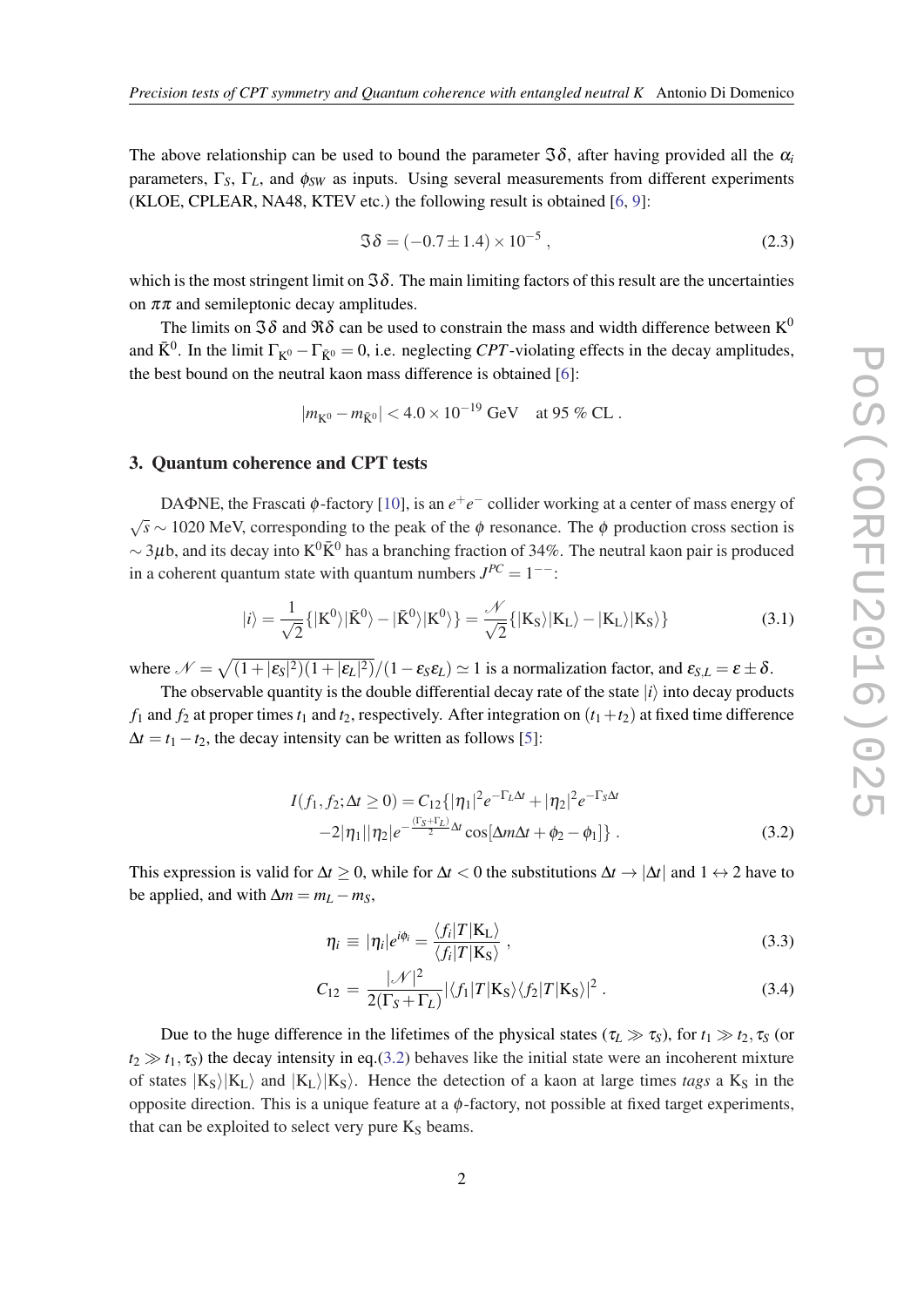The KLOE experiment at DAΦNE completed its first data taking campaign in March 2006 with a total integrated luminosity L  $\sim$  2.5 fb<sup>-1</sup>, corresponding to  $\sim$  7.5  $\times$  10<sup>9</sup>  $\phi$ -mesons produced.

The KLOE detector consists mainly of a large volume drift chamber [[11](#page-8-0)] surrounded by an electromagnetic calorimeter [\[12\]](#page-8-0). A superconducting coil provides a 0.52 T solenoidal magnetic field. At KLOE a  $K_S$  is tagged by identifying the interaction of the  $K_L$  in the calorimeter  $(K_L$ crash), while a K<sub>L</sub> is tagged by detecting a K<sub>S</sub>  $\rightarrow \pi^+\pi^-$  decay near the interaction point (IP).

The quantum interference between the two kaons initially in the *entangled* state in eq.([3.1](#page-2-0)) and decaying in the *CP* violating channel  $\phi \to K_S K_L \to \pi^+ \pi^- \pi^+ \pi^-$ , has been observed for the first time by the KLOE collaboration [\[13](#page-8-0)]. The measured |∆*t*| distribution can be fitted with the distribution:

$$
I(\pi^+\pi^-, \pi^+\pi^-; |\Delta t|) \propto e^{-\Gamma_L|\Delta t|} + e^{-\Gamma_S|\Delta t|} - 2(1 - \zeta_{SL})e^{-\frac{(\Gamma_S + \Gamma_L)}{2}|\Delta t|} \cos(\Delta m|\Delta t|) , \tag{3.5}
$$

where the quantum mechanical expression in the  ${K_S, K_L}$  basis has been modified with the introduction of a decoherence parameter  $\zeta_{SL}$ , and a factor  $(1-\zeta_{SL})$  multiplying the interference term. Analogously, a  $\zeta_{00}$  parameter can be defined in the  $\{K^0, \bar{K}^0\}$  basis [\[14\]](#page-8-0). After having included resolution and detection efficiency effects, having taken into account the background due to coherent and incoherent  $K_S$ -regeneration on the beam pipe wall, the small contamination of non-resonant  $e^+e^- \to \pi^+\pi^-\pi^+\pi^-$  events, and keeping  $\Delta m$ ,  $\Gamma_S$  and  $\Gamma_L$  fixed to the PDG values, the fit is performed on the  $|\Delta t|$  distribution. The analysis of a data sample corresponding to L  $\sim 1.5\,\text{fb}^{-1}$  yields the following results [\[13](#page-8-0), [15](#page-8-0), [16\]](#page-8-0):

$$
\zeta_{SL} = (0.3 \pm 1.8_{\text{stat}} \pm 0.6_{\text{syst}}) \times 10^{-2}
$$
  

$$
\zeta_{0\bar{0}} = (1.4 \pm 9.5_{\text{stat}} \pm 3.8_{\text{syst}}) \times 10^{-7},
$$
 (3.6)

compatible with the prediction of quantum mechanics, i.e.  $\zeta_{SL} = \zeta_{00} = 0$ , and no decoherence effect. In particular the result on  $\zeta_{00}$  has a high precision,  $\mathcal{O}(10^{-6})$ , due to the *CP* suppression present in the specific decay channel; it is an improvement by five orders of magnitude over the previous limit, obtained by Bertlmann and co-workers [[14\]](#page-8-0) in a re-analysis of CPLEAR data [[17\]](#page-8-0). This result can also be compared to a similar one recently obtained in the B meson system [[18\]](#page-8-0), where an accuracy of  $\mathcal{O}(10^{-2})$  has been reached.

At a microscopic level, in a quantum gravity picture, space-time might be subjected to inherent non-trivial quantum metric and topology fluctuations at the Planck scale ( $\sim 10^{-33}$  cm), called generically *space-time foam*, with associated microscopic event horizons. This space-time structure would lead to pure states evolving to mixed states, i.e. the decoherence of apparently isolated matter systems [[19\]](#page-8-0). This decoherence, in turn, necessarily implies, by means of a theorem [[20\]](#page-8-0), *CPT* violation, in the sense that the quantum mechanical operator generating *CPT* transformations is *ill-defined*.

A model for decoherence can be formulated [\[21](#page-8-0), [22\]](#page-8-0) in which neutral kaons are described by a density matrix  $\rho$  that obeys a modified Liouville-von Neumann equation. In this context  $\gamma$  is one of the relevant parameters signalling decoherence and *CPT* violation. It has mass units and in a Quantum Gravity scenario it is presumed to be at most of  $\mathcal{O}(m_K^2/M_{Planck}) \sim 2 \times 10^{-20}$  GeV. The KLOE collaboration, studying the same  $I(\pi^+\pi^-, \pi^+\pi^-; |\Delta t|)$  distribution as in the  $\zeta$  parameters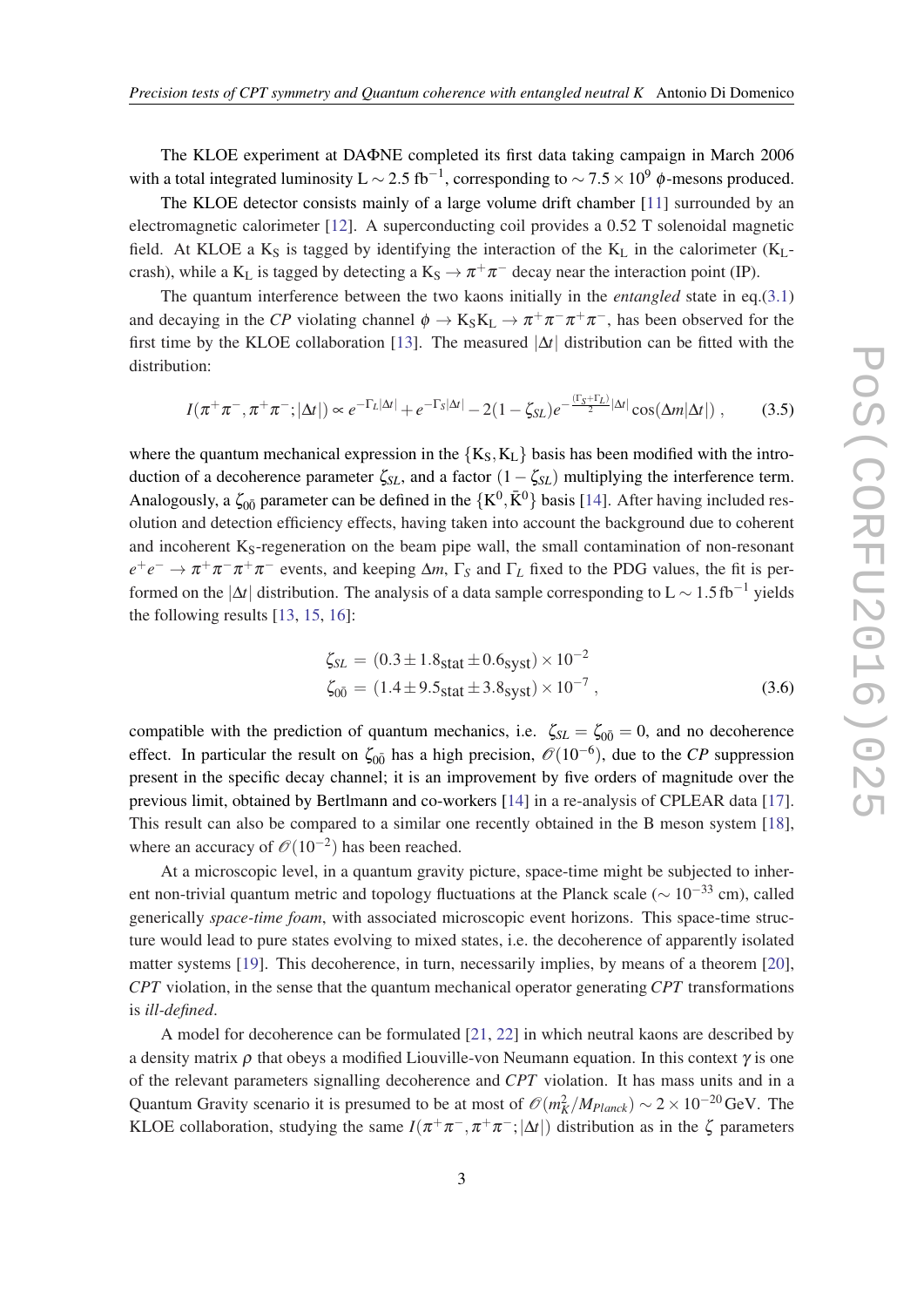analysis, obtained the following result [[13,](#page-8-0) [15](#page-8-0), [16](#page-8-0)]:

$$
\gamma = (0.7 \pm 1.2_{\text{stat}} \pm 0.3_{\text{syst}}) \times 10^{-21} \,\text{GeV} \,, \tag{3.7}
$$

compatible with no *CPT* violation, improving the previous result by CPLEAR [\[23](#page-8-0)], while the sensitivity reaches the interesting region.

As discussed above, in a quantum gravity framework inducing decoherence, the *CPT* operator is *ill-defined*. This consideration has intriguing consequences in correlated neutral kaon states, where the resulting loss of particle-antiparticle identity could induce a breakdown of the correlation in state ([3.1\)](#page-2-0) imposed by Bose statistics [[24,](#page-8-0) [25\]](#page-8-0). As a result the initial state [\(3.1\)](#page-2-0) can be parametrized in general as:

$$
|i\rangle = \frac{1}{\sqrt{2}}[|K^0\rangle|\bar{K}^0\rangle - |\bar{K}^0\rangle|K^0\rangle + \omega\left(|K^0\rangle|\bar{K}^0\rangle + |\bar{K}^0\rangle|K^0\rangle\right)],
$$
\n(3.8)

where  $\omega$  is a complex parameter describing a novel *CPT* violation phenomenon, and in this scenario its order of magnitude is expected to be at most:

$$
|\omega|\sim \left[(m_K^2/M_{\rm Planck})/\Delta\Gamma\right]^{1/2}\sim 10^{-3}
$$

with  $\Delta\Gamma = \Gamma_S - \Gamma_L$ . An analysis performed by the KLOE collaboration on the *CP* violating  $\phi \rightarrow$  $K_S K_L \to \pi^+ \pi^- \pi^+ \pi^-$  events, including in the fit of the  $\Delta t$  distribution the modified initial state eq.(3.8), yields the most precise measurement of the complex parameter  $\omega$  [\[13](#page-8-0), [15](#page-8-0), [16\]](#page-8-0):

$$
\mathfrak{R}(\omega) = \left(-1.6^{+3.0}_{-2.1 \text{stat}} \pm 0.4 \text{syst}\right) \times 10^{-4}
$$
  

$$
\mathfrak{I}(\omega) = \left(-1.7^{+3.3}_{-3.0 \text{stat}} \pm 1.2 \text{syst}\right) \times 10^{-4},
$$
 (3.9)

with an accuracy that already reaches the interesting Planck scale region.

# 4. CPT- and Lorentz-symmetry tests

*CPT* invariance holds for any realistic Lorentz-invariant quantum field theory. However a very general theoretical possibility for *CPT* violation is based on spontaneous breaking of Lorentz symmetry [[26,](#page-8-0) [27](#page-9-0), [28](#page-9-0)], which appears to be compatible with the basic tenets of quantum field theory and retains the property of gauge invariance and renormalizability (Standard Model Extensions - SME). In the SME for neutral kaons, *CPT* violation manifests to lowest order only in the mixing parameter  $\delta$ , (e.g., vanishes at first order in the decay amplitudes), and exhibits a dependence on the 4-momentum of the kaon:

$$
\delta \approx i \sin \phi_{SW} e^{i\phi_{SW}} \gamma_K (\Delta a_0 - \vec{\beta_K} \cdot \Delta \vec{a}) / \Delta m, \tag{4.1}
$$

where  $\gamma_K$  and  $\vec{\beta_K}$  are the kaon boost factor and velocity in the observer frame,  $\phi_{SW}$  is the so called *superweak* phase, and ∆*a*<sup>µ</sup> are four *CPT*- and Lorentz-violating coefficients for the two valence quarks in the kaon.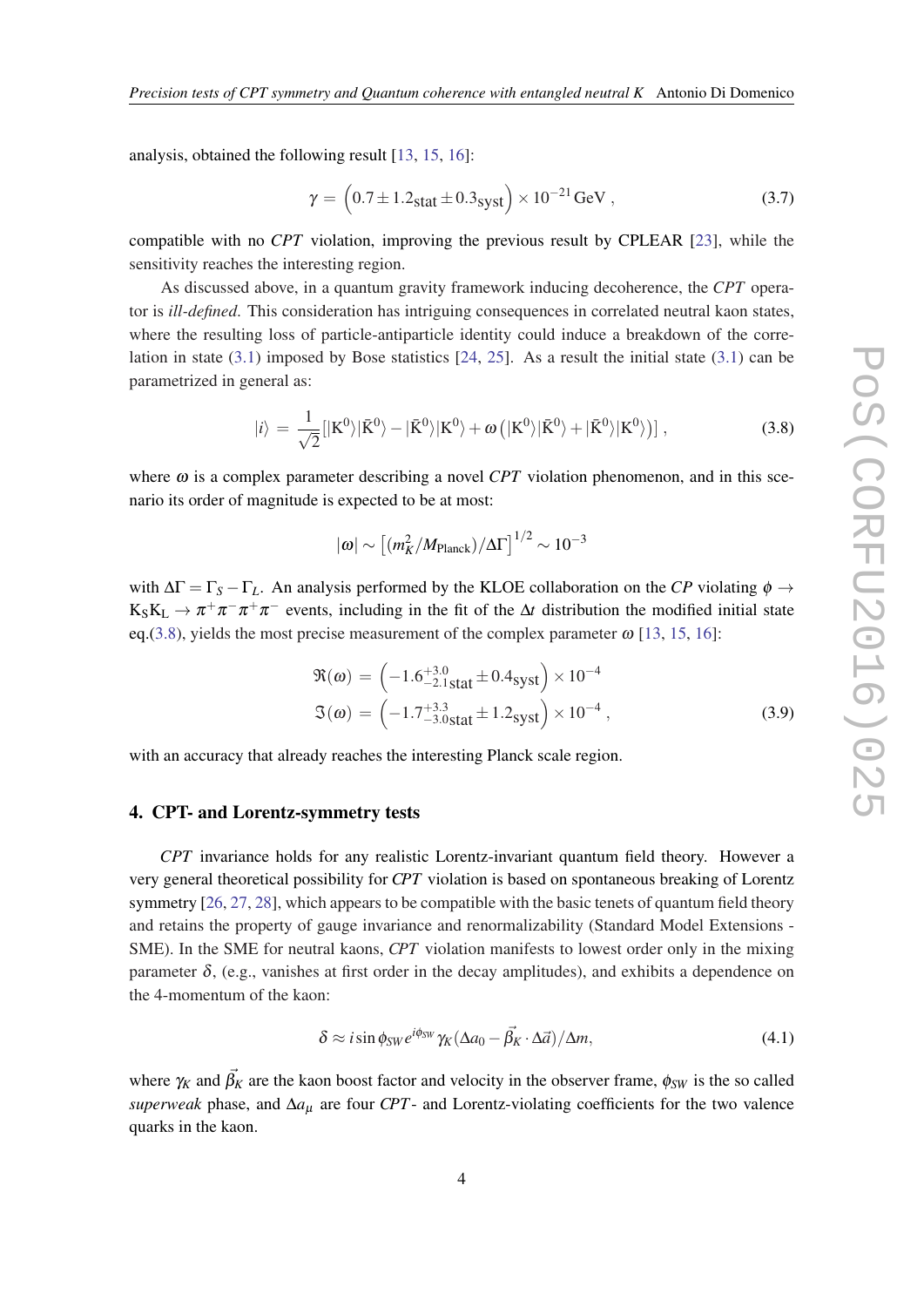By studying the ∆*t* interference pattern of the entangled neutral kaon pairs in the decay channel  $\phi \to K_S K_L \to \pi^+ \pi^- \pi^+ \pi^-$ , as a function of sidereal time and particle direction in celestial coordinates, the KLOE collaboration obtained the following results [\[29](#page-9-0)]:

$$
\Delta a_0 = (-6.0 \pm 7.7_{\text{stat}} \pm 3.1_{\text{syst}}) \times 10^{-18} \text{ GeV},
$$
  
\n
$$
\Delta a_X = (0.9 \pm 1.5_{\text{stat}} \pm 0.6_{\text{syst}}) \times 10^{-18} \text{ GeV},
$$
  
\n
$$
\Delta a_Y = (-2.0 \pm 1.5_{\text{stat}} \pm 0.5_{\text{syst}}) \times 10^{-18} \text{ GeV},
$$
  
\n
$$
\Delta a_Z = (3.1 \pm 1.7_{\text{stat}} \pm 0.5_{\text{syst}}) \times 10^{-18} \text{ GeV}.
$$
 (4.2)

These results constitute the most sensitive measurements in the quark sector of the SME, and can be compared to similar results obtained in the *B* and *D* meson systems, where an accuracy of  $\mathcal{O}(10^{-15} \text{ GeV})$  and  $\mathcal{O}(10^{-13} \text{ GeV})$ , respectively, has been reached [\[30](#page-9-0), [31\]](#page-9-0).

# 5. Direct CPT tests in transitions

In Sect.[2](#page-1-0) the best limits on the  $\delta$  parameter expressing *CPT* violation in the K<sup>0</sup>- $\bar{K}^0$  mixing matrix, i.e. in the *standard* Weisskopf-Wigner approach [\[32\]](#page-9-0), have been reviewed, yielding a stringent limit on the difference of masses  $(m_{K^0} - m_{\bar{K}^0})$ . However the *CPT* violating probe is often limited to such a difference (of masses or other intrinsic properties) for a particle and its anti-particle, i.e. to diagonal mass terms. In many physical phenomena the perturbing effect does not appear at first order in perturbation theory: it would be sufficient that the perturbation breaks a symmetry of the non-perturbed states. This vanishing effect at first order for the diagonal elements, like e.g. the case of the electric dipole moment for *T* violation, is not present for transitions (non-diagonal elements) [[33\]](#page-9-0).

Recently a novel kind of *CPT* test for transitions in the neutral kaon system has been proposed [\[34](#page-9-0)], where the exchange of *in* and *out* states (and *CP* conjugation), required for a direct and genuine *CPT* test, is performed exploiting the entanglement of the kaon pair produced at a φ-factory. This methodology has been proposed for a direct test of the *T* symmetry in the same context [\[35](#page-9-0)], similarly to the one adopted for the performed test in the B meson system at Bfactories [\[33,](#page-9-0) [36](#page-9-0), [37\]](#page-9-0). The decay is not an essential ingredient for a non-vanishing effect and it is only used for filtering the appropriate initial and final states of the neutral kaon transition [[38\]](#page-9-0). Explicitly, in the standard Weisskopf-Wigner approach to this system, the *CPT*-violating effects can be connected to the  $\Re\delta$  parameter, a genuine *CPT*-violating effect independent of  $\Delta\Gamma$ .

In order to implement this test, the Einstein-Podolsky-Rosen (EPR) entanglement of neutral mesons produced at a  $\phi$ -factory must be exploited. In fact the perfect anticorrelation of the state in Eq. [\(3.1\)](#page-2-0), implies that it is possible to have a "flavor-tag"or a "CP-tag", i.e. to infer the flavor ( $K^0$  or  $\bar{K}^0$ ) or the *CP* (K<sub>+</sub> or K<sub>−</sub>) state of the still alive kaon by observing a specific flavor decay  $(\pi^+\ell^- \nu \text{ or } \pi^-\ell^+ \bar{\nu})$  or CP decay  $(\pi \pi \text{ or } \pi^0 \pi^0 \pi^0)$  of the other (and first decaying) kaon in the pair.

In this way one can experimentally access – for instance – the transition  $K^0 \rightarrow K_+$ , taken as reference, and the  $K_+ \to K^0$ ,  $\bar{K}^0 \to K_+$  and  $K_+ \to \bar{K}^0$  transitions, i.e. the *T*, *CP* and *CPT* conjugated transitions, respectively. Specifically for the *CPT* symmetry test, one can *directly* compare the probabilities for the reference transition and the *CPT* conjugated one through the following ratios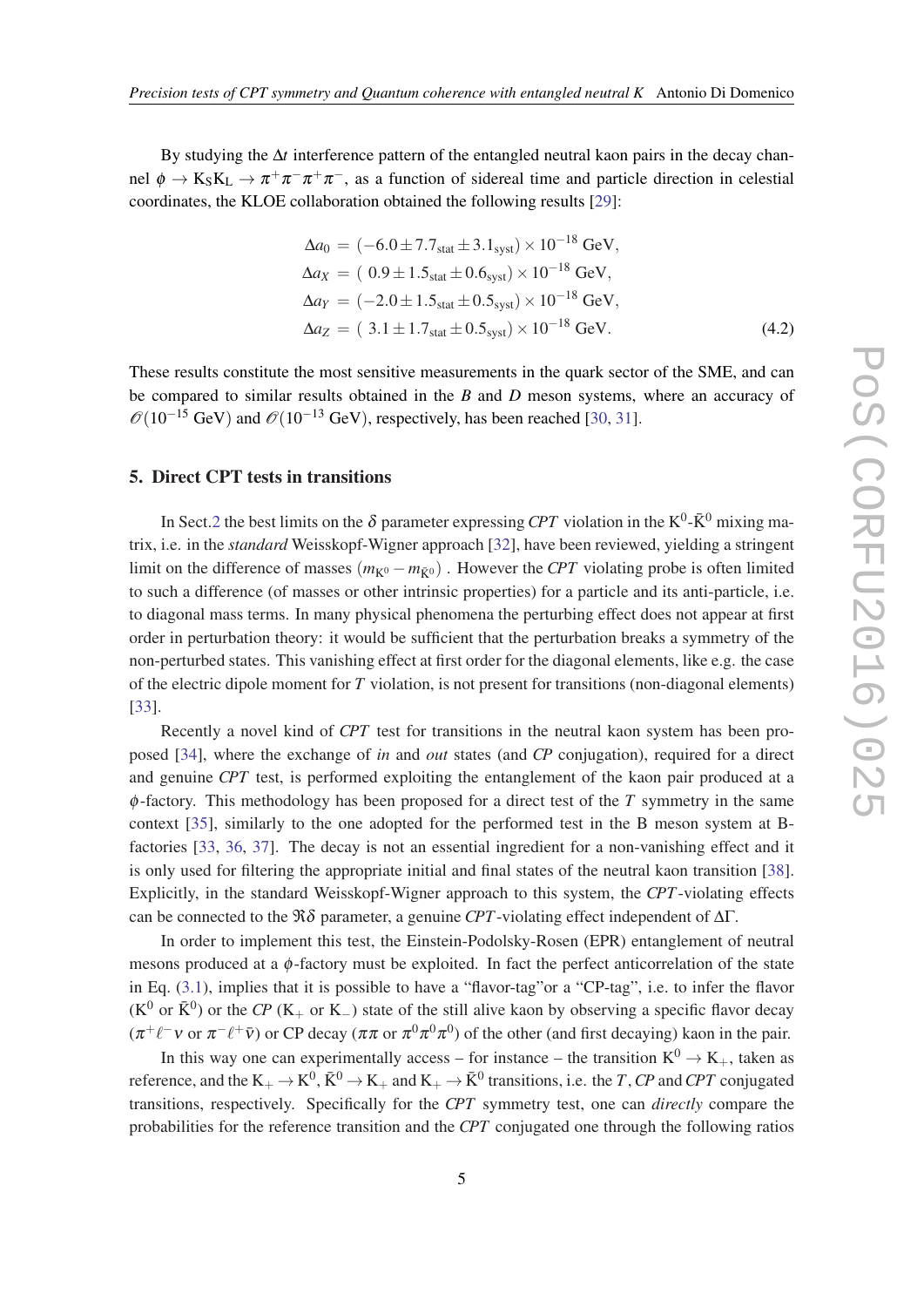of probabilities:

$$
R_{1, CPT}(\Delta t) = P\left[\mathbf{K}_{+}(0) \rightarrow \bar{\mathbf{K}}^{0}(\Delta t)\right] / P\left[\mathbf{K}^{0}(0) \rightarrow \mathbf{K}_{+}(\Delta t)\right]
$$
  
\n
$$
R_{2, CPT}(\Delta t) = P\left[\mathbf{K}^{0}(0) \rightarrow \mathbf{K}_{-}(\Delta t)\right] / P\left[\mathbf{K}_{-}(0) \rightarrow \bar{\mathbf{K}}^{0}(\Delta t)\right]
$$
  
\n
$$
R_{3, CPT}(\Delta t) = P\left[\mathbf{K}_{+}(0) \rightarrow \mathbf{K}^{0}(\Delta t)\right] / P\left[\bar{\mathbf{K}}^{0}(0) \rightarrow \mathbf{K}_{+}(\Delta t)\right]
$$
  
\n
$$
R_{4, CPT}(\Delta t) = P\left[\bar{\mathbf{K}}^{0}(0) \rightarrow \mathbf{K}_{-}(\Delta t)\right] / P\left[\mathbf{K}_{-}(0) \rightarrow \mathbf{K}^{0}(\Delta t)\right].
$$
 (5.1)

The measurement of any deviation from the prediction  $R_{i, CPT}(\Delta t) = 1$  imposed by *CPT* invariance is a signal of *CPT* violation. It is worth noting that for  $\Delta t = 0$ :

$$
R_{1, CPT}(0) = R_{2, CPT}(0) = R_{3, CPT}(0) = R_{4, CPT}(0) = 1,
$$
\n(5.2)

i.e. the *CPT*-violating effect is built in the time evolution of the system, and it is absent at  $\Delta t = 0$ . For  $\Delta t \gg \tau_s$ , assuming the presence of *CPT* violation only in the mass matrix ( $\delta \neq 0$ ) and nothing else, one gets:

$$
R_{2,CPT}(\Delta t \gg \tau_S) \simeq 1 - 4\Re\delta \tag{5.3}
$$

$$
R_{4, CPT}(\Delta t \gg \tau_S) \simeq 1 + 4\Re\delta \;, \tag{5.4}
$$

i.e. the *CPT*-violating effect built in the time evolution reaches a "plateau" regime and dominates in this limit. It is a *genuine* effect because  $\Re\delta$  does not depend on  $\Delta\Gamma$  as an essential ingredient [[33,](#page-9-0) [38](#page-9-0)].

At a  $\phi$ -factory one can define two observable ratios:

$$
R_{2,CPT}^{\exp}(\Delta t) \equiv \frac{I(\ell^-, 3\pi^0; \Delta t)}{I(\pi\pi, \ell^-; \Delta t)}
$$
(5.5)

$$
R_{4,CPT}^{\exp}(\Delta t) \equiv \frac{I(\ell^+, 3\pi^0; \Delta t)}{I(\pi\pi, \ell^+; \Delta t)}, \qquad (5.6)
$$

They are related to the  $R_{i, CPT}(\Delta t)$  ratios defined in eqs (5.1) as follows, for  $\Delta t \geq 0$ :

$$
R_{2,CPT}^{\exp}(\Delta t) = R_{2,CPT}(\Delta t) \times D_{CPT}
$$
  
\n
$$
R_{4,CPT}^{\exp}(\Delta t) = R_{4,CPT}(\Delta t) \times D_{CPT}
$$
\n(5.7)

whereas for ∆*t* < 0 one has:

$$
R_{2,CPT}^{\exp}(\Delta t) = R_{1,CPT}(|\Delta t|) \times D_{CPT}
$$
  
\n
$$
R_{4,CPT}^{\exp}(\Delta t) = R_{3,CPT}(|\Delta t|) \times D_{CPT},
$$
\n(5.8)

with

$$
D_{CPT} = \frac{\left| \langle 3\pi^0 | T | K_- \rangle \right|^2}{\left| \langle \pi \pi | T | K_+ \rangle \right|^2} = \frac{\text{BR} \left( K_L \to 3\pi^0 \right)}{\text{BR} \left( K_S \to \pi \pi \right)} \frac{\Gamma_L}{\Gamma_S} \,, \tag{5.9}
$$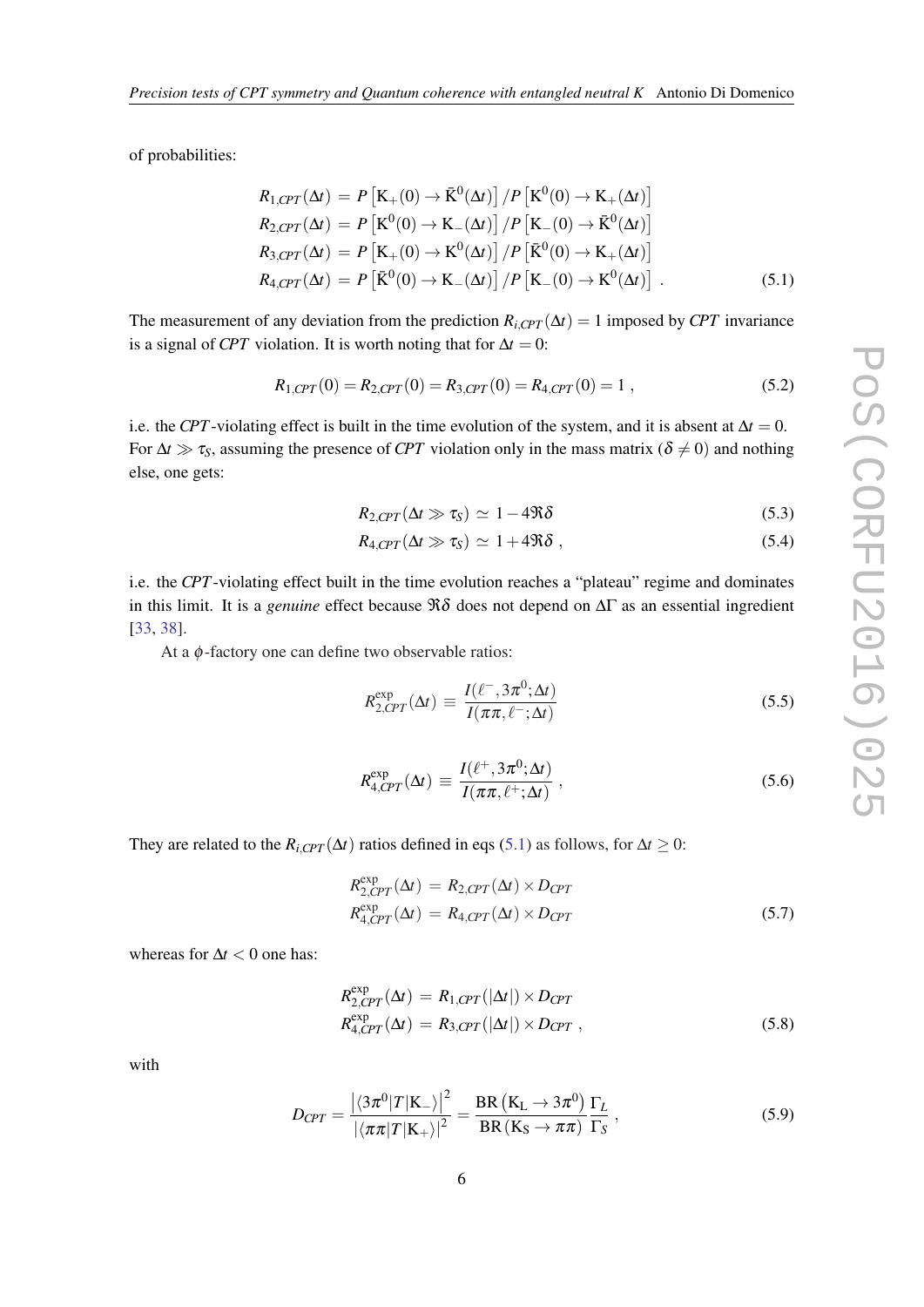where the last r.h.s. equality holds with a high degree of accuracy, at least  $\mathcal{O}(10^{-7})$ . The value of *D*<sub>*CPT*</sub> can be therefore directly evaluated from branching ratios and lifetimes.

The presence of direct *CP* violation contributions in the decay amplitudes, even though in principle could mimic *CPT* violation effects, turns out to be totally irrelevant for the plateau region  $\Delta t \gg \tau_s$  (see detailed description in Ref. [[34\]](#page-9-0)). The effect of a possible violation of the  $\Delta S = \Delta Q$ rule is also not affecting the *CPT* test in the same region with the double ratio defined as:

$$
\frac{R_{2,CPT}^{\exp}(\Delta t \gg \tau_{S})}{R_{4,CPT}^{\exp}(\Delta t \gg \tau_{S})} = 1 - 8\Re\delta - 8\Re x_{-} \ . \tag{5.10}
$$

with *x*− describing *CPT* violation in the  $\Delta S \neq \Delta Q$  semileptonic decay amplitudes. Therefore the double ratio (5.10) constitutes one of the most robust observables for the proposed *CPT* test. It is independent of  $D_{CPT}$ , and in the limit  $\Delta t \gg \tau_s$  it exhibits a pure and genuine *CPT* violating effect, even without the assumptions of the validity of the ∆*S* = ∆*Q* rule and of negligible contaminations from direct *CP* violation.

KLOE and KLOE-2 data are being analysed to get a precise measurement of the two observable ratios  $R_{2,CPT}^{\text{exp}}(\Delta t)$  and  $R_{4,CPT}^{\text{exp}}(\Delta t)$ . A statistical sensitivity on the double ratio (5.10) of  $\mathcal{O}(10^{-3})$ can be obtained for  $L = 5$  fb<sup>-1</sup> [\[34](#page-9-0)].

## 6. The KLOE-2 experiment at DAΦNE

KLOE-2 represents the continuation of the KLOE experiment with a new physics program mainly focused on the study of  $K_S$  and  $\eta$  decays as well as on kaon interferometry and tests of discrete symmetries [[5](#page-8-0), [39](#page-9-0)]. The new data taking campaign aims to collect more than 5  $fb^{-1}$ of integrated luminosity at the upgraded DAΦNE, which is implementing an innovative collision scheme based on a *crab-waist* configuration [\[40](#page-9-0), [41](#page-9-0)]. The major upgrade of the KLOE detector consists in the addition of an inner tracker [\[42\]](#page-9-0) for the improvement of the resolution of decay vertices close to the interaction point, therefore improving the sensitivity on several parameters based on kaon interferometry measurements. The KLOE-2 data taking campaign started in November 2014, an integrated luminosity of 3.5 fb<sup>-1</sup> has been collected by Spring 2017, and the goal of at least 5 fb<sup>-1</sup> is expected to be reached by Spring 2018.

# 7. Conclusions

The neutral kaon system constitutes an excellent laboratory for the study of discrete symmetries, and a φ-factory represents a unique opportunity to push forward these studies, being also an ideal place to investigate the entanglement and correlation properties of the produced  $K^0\bar{K}^0$  pairs.

The parameters related to several possible CPT violations effects, including decoherence and Lorentz-symmetry breaking effects which might be justified in a quantum-gravity framework, have been measured, in some cases with a precision that very interestingly reaches the Planck scale region.

The KLOE physics program is continuing with the KLOE-2 experiment, presently taking data at the DAΦNE facility with an upgraded detector, and significant improvements are expected in all these tests.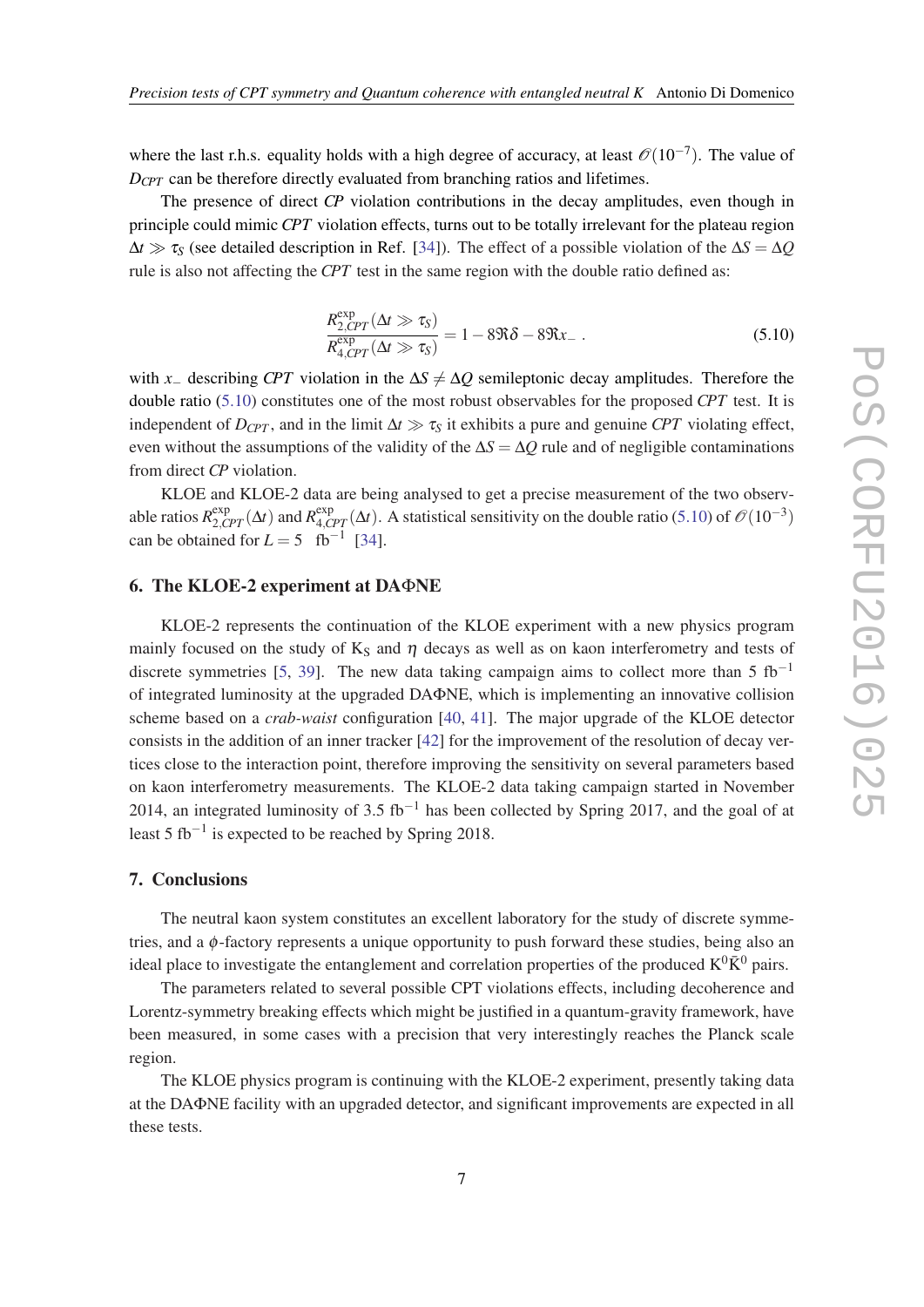## <span id="page-8-0"></span>Acknowledgments

The author would like to warmly thank George Zoupanos and all the organizing committee for the invitation to the *Corfu Summer Institute 2016 "School and Workshops on Elementary Particle Physics and Gravity"*, and the very pleasant stay in Corfu.

## References

- [1] G. Lueders, Ann. Phys. (NY) 2 (1957) 1, reprinted in Ann. Phys. (NY) 281 (2000) 1004.
- [2] W. Pauli, *Exclusion principle, Lorentz group and reflexion of space-time and charge* in *Niels Bohr and the development of physics*, edited by W. Pauli, Pergamon, London, 1955, p.30.
- [3] J. S. Bell, Proc. R. Soc. London A 231 (1955) 479
- [4] R. Jost, Helv. Phys. Acta **30** (1957) 409.
- [5] A. Di Domenico (Editor), *Handbook on Neutral Kaon Interferometry at a* φ*-factory*, Frascati Phys. Ser. 43 (2007)
- [6] C. Patrignani et al. (Particle Data Group), Chin. Phys. C, 40, 100001 (2016).
- [7] A. Angelopoulos et al., CPLEAR collaboration, Phys. Lett. B 444, 52 (1998)
- [8] J. S. Bell and J. Steinberger, Proc. of the Oxford Int. Conf. on Elementary Particles (1965)
- [9] F. Ambrosino et al., KLOE collaboration, JHEP 12 011 (2006).
- [10] A. Gallo et al. *DA*Φ*NE Status Report*, CONF.PROC.C060626 (2006) 604-606
- [11] M. Adinolfi et al., KLOE collaboration, Nucl. Instr. and Meth. A 488 (2002) 51.
- [12] M. Adinolfi et al., KLOE collaboration, Nucl. Instr. and Meth. A 482 (2002) 364.
- [13] F. Ambrosino et al., KLOE collaboration, Phys. Lett. B 642 (2006) 315.
- [14] R. A. Bertlmann, W. Grimus, B. C. Hiesmayr, Phys. Rev. D 60 (1999) 114032.
- [15] A. Di Domenico and the KLOE collaboration, J. Phys. Conf. Ser. 171, 012008 (2009)
- [16] A. Di Domenico and the KLOE collaboration, Found. Phys. 40, 852 (2010)
- [17] A. Apostolakis et al., CPLEAR collaboration, Phys. Lett. B 422 (1998) 339.
- [18] A. Go et al, Belle collaboration, Phys. Rev. Lett. 99 (2007) 131802.
- [19] S. Hawking, Commun. Math. Phys. 87 (1982) 395.
- [20] R. Wald, Phys. Rev. D **21** (1980) 2742.
- [21] J. Ellis, J. S. Hagelin, D. V. Nanopoulos, M. Srednicki , Nucl. Phys. B 241 (1984) 381.
- [22] J. Ellis, J. L. Lopez, N. .E. Mavromatos, D. V. Nanopoulos, Phys. Rev. D 53 (1996) 3846.
- [23] R. Adler et al., CPLEAR collaboration, Phys. Lett. B 364 (1995) 239.
- [24] J. Bernabeu, N. Mavromatos, J. Papavassiliou, Phys. Rev. Lett. 92 (2004) 131601.
- [25] J. Bernabeu, N. Mavromatos, J. Papavassiliou, A. Waldron-Lauda, Nucl. Phys. B 744 (2006) 180.
- [26] V. A. Kostelecký, Phys. Rev. Lett. **80**, 1818 (1998).